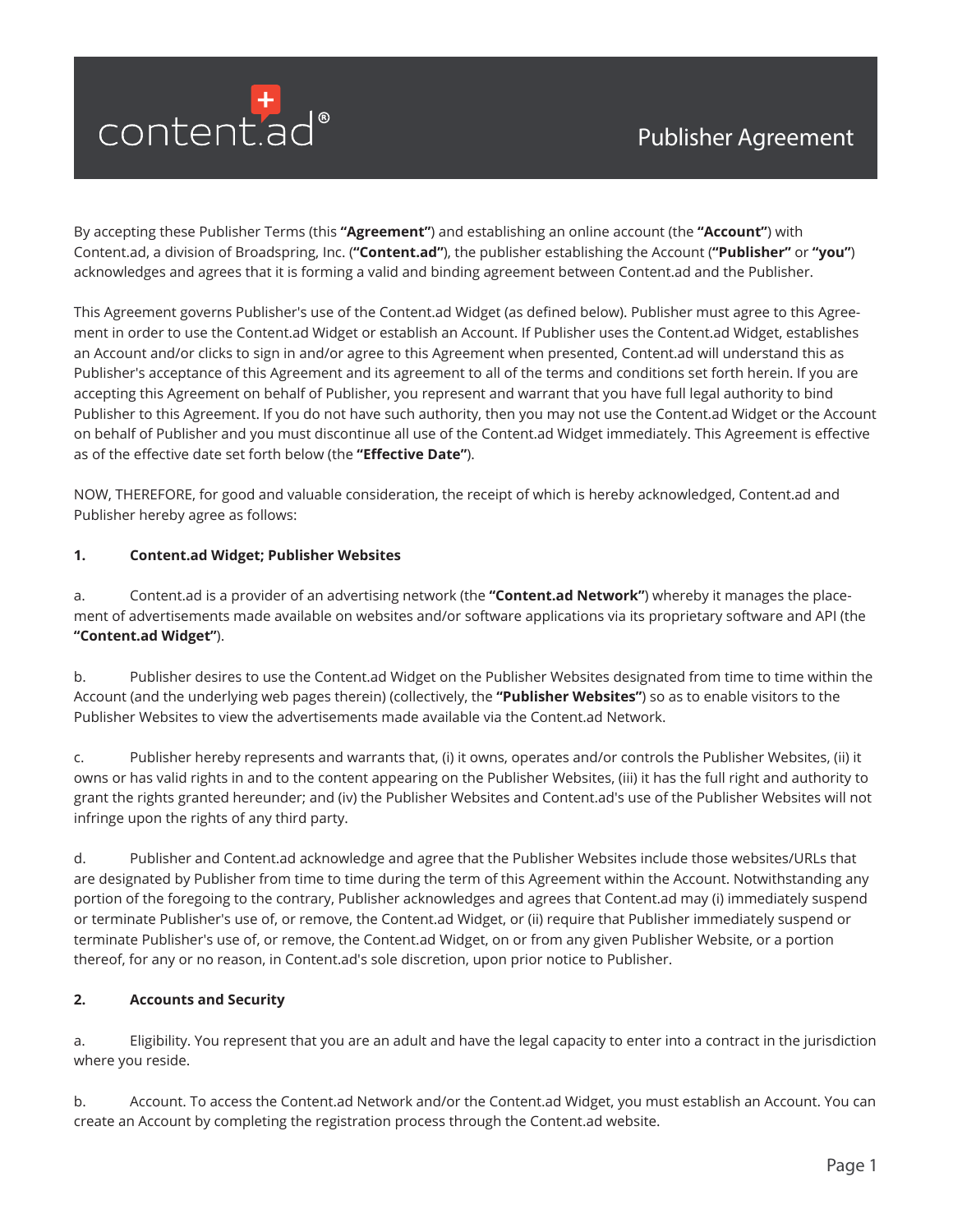

c. *Account Security.* Maintaining account security is very important. You are entirely responsible for maintaining the confidentiality of your Account password. You agree to notify Content.ad immediately if you believe that an Account password may have been compromised.

d. *Account Sharing or Transfers.* You may not share or transfer any Account, except that you may permit your minor child to use an Account registered to you so long as you accept full responsibility for the conduct of that child. You may not disclose your password to anyone else.

e. *Cancellation by You.* You have the right to cancel any Account registered to you at any time. You may cancel any Account registered to you by sending a request to cancel your Account to support@content.ad.

f. *Termination by Content.ad.* Content.ad reserves the right to deny service to any person in Content.ad's sole and absolute discretion for any reason. The Content.ad Widget is offered with the understanding that Content.ad may terminate any Account registered to you and/or your access to the Content.ad Widget at any time, for any reason or no reason, including without limitation for any violation of this Agreement. Content.ad may stop offering and/or supporting the Content.ad Network, the Content.ad Widget or any portion thereof at any time.

g. *Effect of Account Cancellation or Termination.* If you voluntarily terminate an Account or allow an Account to lapse, you may reactivate that Account at any time through the Account interface through the Content.ad website. Accounts terminated by Content.ad for any type of abuse, including without limitation a violation of this Agreement, may not be reactivated for any reason.

### **3. Campaign Term**

The term of this Agreement shall commence on the date that Publisher establishes an account with Content.ad (the **"Effective Date"**) and terminate on the date that this Agreement is terminated by Publisher or Content.ad, as set forth in Section 7(a) below. The provisions of Sections 4, 5, 7, and 9 through 14 shall survive any expiration or termination of this Agreement.

### **4. Revenue Share**

Publisher shall receive a percentage of all Adjusted Gross Revenue as displayed on the Account. **"Adjusted Gross Revenue"** means gross revenue actually generated by Content.ad in a given calendar month from advertisements displayed on the Publisher Websites via the Content.ad Network and Content.ad Widget, less (a) credits issued to advertisers by Content.ad, and/or (b) bad debt expense incurred by Content.ad.

### **5. Additional Payment Terms**

a. *Reporting.* Content.ad software and servers shall track all revenue and number of impressions on Publisher Websites each calendar month. The Publisher acknowledges and agrees that, subject to this Section 5, Content.ad's reports and statistics will be controlling for all purposes, including, without limitation, calculation of payments due under this Agreement. If and to the extent that Content.ad makes available to Publisher any real-time (or near real-time) online reporting, the information presented in any such online reporting shall at all times be subject to customary calendar month-end adjustments made by Content.ad in its sole discretion.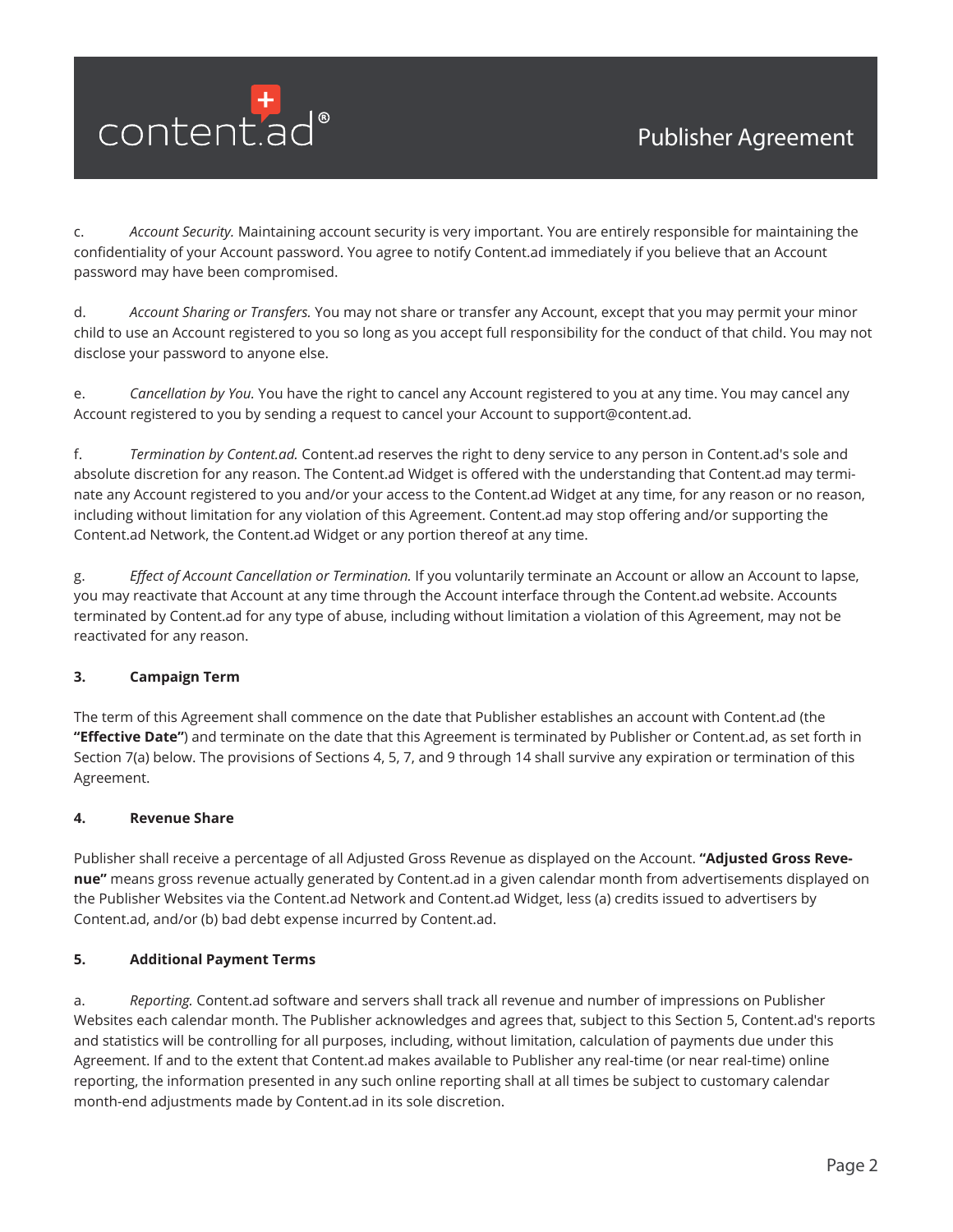

b. *Payment.* The Adjusted Gross Revenue payments shall be made by Content.ad, with respect to a given calendar month in which revenue was actually generated, no later than the 30th day after the end of such month. No payments will be issued for any amounts less than \$50.00 USD; provided, however, that within 30 days after the end of the calendar month in which this Agreement is terminated or expires, Content.ad shall pay to Publisher all amounts payable under this Agreement, regardless of whether such amount is less than \$50.00 USD. During the term of this Agreement, all un-issued earnings will rollover to the next pay period. Notwithstanding the foregoing, if Publisher has past due payments to Content.ad and is also an advertiser using the Content.ad Widget, Content.ad shall have the right to withhold or offset all payments due to Publisher until Content.ad receives all payments due to Content.ad.

c. *Withholding Payment.* Notwithstanding any other provision of this Agreement, Content.ad shall not be liable to Publisher or any third party for and will not pay any revenue share payment or any payment for impressions, page views or click-throughs that Content.ad believes, in its sole discretion, is the result of (i) "Non-Approved Implementations" as such term is defined below and/or (ii) means that are invalid, automated, deceptive and/or fraudulent, or which may, without limitation, be generated by or originate from any person or which may originate without limitation from automatic openings, spiders, robots, automated programs, browser toolbars, adware or spyware, requests in e-mail or chat rooms, script generators, placing and using the Content.ad Widget in a manner for which it is not intended to be placed or used, impressions which are not generated by a browser, impressions which are not preceded by an active act of a human end user, and impressions that Content.ad and/or a third party advertiser otherwise determine, in their sole discretion, to be of poor quality (collectively, **"Artificial Traffic"**). Publisher shall take commercially reasonable steps to prevent such Artificial Traffic by blocking IP addresses and/or Publisher's user accounts associated with such Artificial Traffic. Publisher shall cooperate with Content.ad in any investigation of possible Artificial Traffic, including access to Publisher's access logs and other customer and affiliate information, to the extent that such cooperation by the Publisher is commercially reasonable and not in violation of any agreement between the Publisher and a third party. If Content.ad determines the Publisher has knowingly engaged in or facilitated Artificial Traffic, then Content.ad may consider such engagement a material breach of this Agreement and, in addition to its other rights and remedies, Content.ad may terminate this Agreement effective upon notice and withhold payment up to the amount generated through Artificial Traffic. For purposes hereof, "Non-Approved Implementations" means implementing, placing and using the Content.ad Widget in a manner for which it is not intended to be implemented, placed or used and/or has the intent or effect of causing artificially or fraudulently induced clicks or impressions, including, without limitation, implementing, placing or using the Content.ad Widget such that (i) the Content.ad Widget takes up more than fifty percent (50%) of the initially visible portion of any page of the Publisher Websites when such page loads, (ii) users must click on the Content.ad Widget in order to view the Publisher Websites or content contained therein, (iii) the Content.ad Widget "pops over" content on the Publisher Websites when a page loads, and/or (iv) more than five (5) instances of the Content.ad Widget are present on any one (1) page of the Publisher Websites.

d. *Right to Set-off.* Content.ad may, from time to time (and for clarity, in any given payment period), and in its sole discretion, set-off, withhold, credit or recoup from any and all amounts payable to Publisher, any and all amounts paid or reimbursed to advertisers or other third parties on account of Artificial Traffic, regardless of whether any such payment or any obligation to pay is contingent or arises out of or relates to this Agreement, or whether payment is then due. The rights described in this Section 5 are in addition to any other rights and remedies available under this Agreement or applicable law.

e. *Taxes.* Content.ad assumes no responsibility for paying any taxes on behalf of Publisher.

f. *No Guarantees.* PUBLISHER UNDERSTANDS AND ACKNOWLEDGES THAT THERE IS NO GUARANTEE THAT ANY REVENUE (INCLUDING WITHOUT LIMITATION ANY MINIMUM LEVEL OF REVENUE) WILL BE GENERATED AS A RESULT OF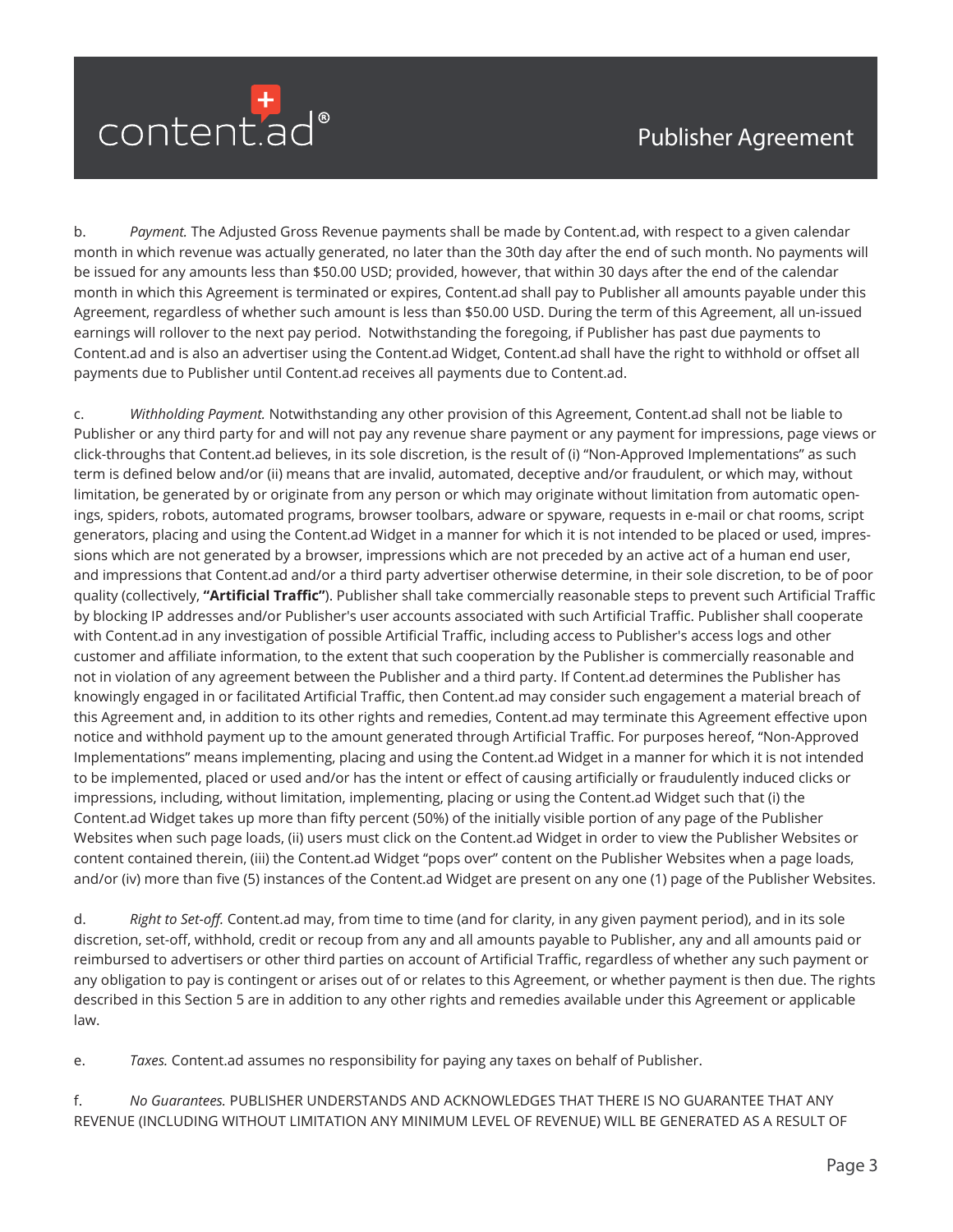

THIS AGREEMENT. CONTENT.AD UNDERSTANDS AND ACKNOWLEDGES THAT THERE IS NO GUARANTEE THAT ANY IMPRES-SIONS (INCLUDING WITHOUT LIMITATION ANY MINIMUM LEVEL OF IMPRESSIONS) OF ADS WILL BE GENERATED AS A RESULT OF THIS AGREEMENT.

g. *Audit.* Content.ad will maintain full, correct and complete books and records and supporting documentation pertaining to impressions served hereunder and payment therefor (**"Content.ad Records"**) for a period of one year following the last delivery of impressions under this Agreement. During the term of this Agreement and for a period of one year thereafter, Publisher will be entitled, at its expense, either directly or through an independent accounting firm (an **"Auditor"**), to audit the Content.ad Records for the purpose of verifying all amounts payable or paid by Content.ad hereunder and compliance with this Agreement (an **"Audit"**). Audits will take place not more often than once per calendar year, during Content.ad's normal business hours upon not less than ten business days prior written notice, and will be conducted in a manner that does not unreasonably interfere with Content.ad's normal business operations. If an Audit uncovers any non-compliance with this Agreement, error in the Content.ad Records or discrepancy between the Content.ad Records and amounts paid to Publisher, Content.ad shall promptly correct such non-compliance, error or discrepancy, and the responsible party shall promptly pay, as applicable, any and all amounts necessary to reconcile such discrepancy. Anything herein to the contrary notwithstanding, if any Audit uncovers an underpayment by Content.ad that is greater than five percent of the amount actually due during the period audited, then Content.ad shall reimburse Publisher for the actual costs of such Audit.

### **6. Placement Requirements**

a. Content.ad shall use its reasonable efforts to make available to Publisher, via the Account, online tools that will allow Publisher to develop and design the Content.ad Widget for implementation by Publisher on the Publisher Websites. At Publisher's reasonable request, and subject to Content.ad's prior agreement, Content.ad may develop, design and deliver, or assist Publisher in developing and designing, the Content.ad Widget for implementation by Publisher on the Publisher Websites. Content.ad reserves the right to approve, or require modifications to, any implementation and/or placement of the Content.ad Widget by Publisher on the Publisher Websites, in each case, in Content.ad's sole discretion.

b. Publisher grants Content.ad the right during the term of this Agreement (i) to interact with the Content.ad Widget on the Publisher Websites for the purposes of developing and serving advertisements; and (ii) to use Publisher's name and logo when referring to Content.ad's customers in Content.ad marketing materials. Publisher further agrees (i) not to take any action that might impede Content.ad's provision of the Content.ad Widget; and (ii) to comply with the Federal Trade Commission's Disclosure Guidelines by including an attribution to Content.ad (in a form that has either been provided by Content.ad or approved by Content.ad) or a reference/statement that advertisements/links arising from the Content.ad Widget are "Sponsored" or "Promoted" or other similar reference (collectively, the "Ad Attribution"). Content.ad shall have the right to immediately remove the Content.ad Widget from, or otherwise suspend or terminate the Content.ad Widget on, the Publisher Websites if Publisher fails to include the Ad Attribution. In addition, Publisher agrees that in order to facilitate maintenance and optimization of the Content.ad Widget, Content.ad may at any time during the term of the Agreement conduct tests on how users interact with the Publisher Websites and the Content.ad Widget.

c. Publisher agrees that it will not, either by itself or by authorizing or encouraging others to do so, directly or indirectly: (a) use, post or promote the Content.ad Widget in association with any material or content which is, or which may be reasonably considered to be illegal, unlawful or infringing under any applicable laws, pornographic, obscene, promotional of illicit drugs and drug paraphernalia, gambling-related, weapon or ammunition-related, violent, libelous, defamatory, indecent, seditious, offensive, invasive to privacy, abusive, threatening, harmful, vulgar, possibly capable of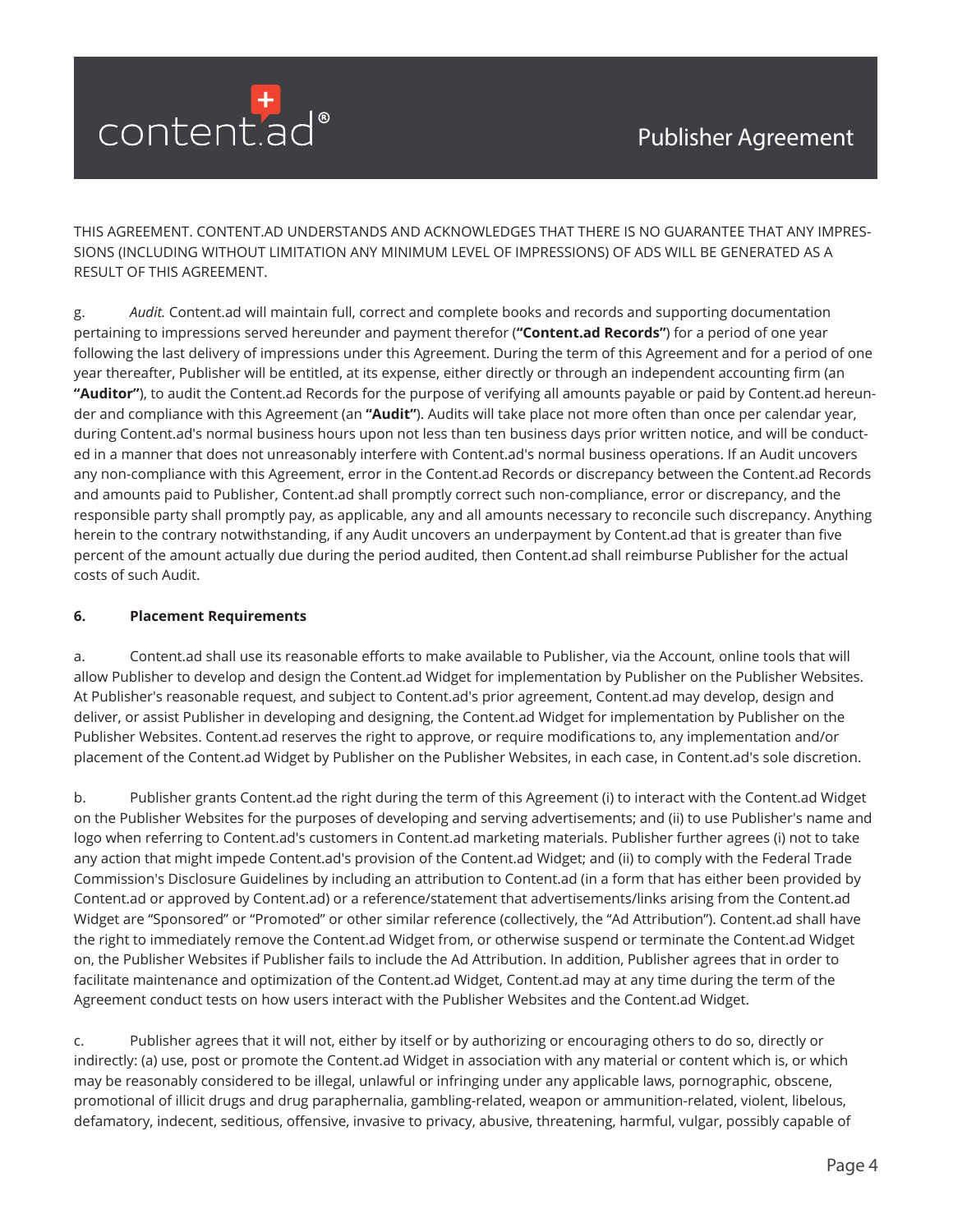

inciting racial hatred, discriminatory (racially, ethnically or otherwise), in breach of confidence or any other right of any third party, or lacking in necessary authorizations, approvals, consents or licenses; (b) engage in any action or practice that disparages or devalues Content.ad, the Content.ad Widget, the Content.ad Network, or the reliability, reputation or goodwill of any of them; (c) modify, change, edit, amend, truncate, alter, bypass or reorder any aspect of the ads on the Content.ad Widget; (d) conduct or facilitate any Artificial Traffic; (e) copy, crawl, index, cache or store any information derived by Content.ad, or contained in the Content.ad Widget; or (f) provide Content.ad any personally identifiable information concerning any user or other person. Content.ad shall have the right to immediately remove the Content.ad Widget from, or otherwise suspend or terminate the Content.ad Widget on, the Publisher Websites if Publisher fails to comply with the foregoing.

# **7. Rights to Terminate Agreement**

a. Publisher or Content.ad has the right to terminate this Agreement upon seventy-two (72) hours written notice to the other party for any or no reason. Upon any such termination, Publisher shall remove the Content.ad Widget from the Publisher Websites and all of the underlying webpages therein.

b. Content.ad will be responsible for paying for all impressions served and all Adjusted Gross Revenue until the Content.ad Widget is removed from all of the Publisher Websites.

# **8. Publisher's Right to Reject Individual Ads**

Content.ad shall be solely responsible for determining, placing and displaying, in its sole discretion, advertisements on or within the Content.ad Network and Content.ad Widget on the Publisher Websites. Notwithstanding the foregoing, Publisher has the right to request, upon prior written notice, the removal of any individual link to sponsored content that is displayed within the Content.ad Widget, for any reason. These links will be removed within one (1) business day following Content.ad's receipt thereof.

### **9. Ownership**

Between the parties, Content.ad owns all intellectual property rights in the Content.ad Widget and Publisher owns all intellectual property rights in the Publisher Website.

### **10. Indemnification**

a. Publisher will defend, indemnify, and hold Content.ad and its affiliates and their respective officers, directors, shareholders, attorneys, representatives, contractors, and employees, and all of their respective successors, heirs, personal representatives and assigns, harmless from and against any and all claims, damages, liabilities, charges, recoveries, judgments, penalties, and costs and expenses (including reasonable attorneys' fees) that may be obtained against, imposed upon or suffered by Content.ad and/or its affiliates as a result of, arising from or relating to (i) any breach by Publisher of its representations, warranties or covenants contained herein, or (ii) a claim that the Publisher Websites or any of its content violates a third party trademark, trade secret, copyright, patent or privacy right.

b. A party claiming indemnification pursuant to this Section 10 (the "Indemnified Party") shall promptly notify the party against whom such indemnification is brought against (the "Indemnifying Party") of any such claim of which it becomes aware and shall: (i) at the Indemnifying Party's expense, provide reasonable cooperation to the Indemnifying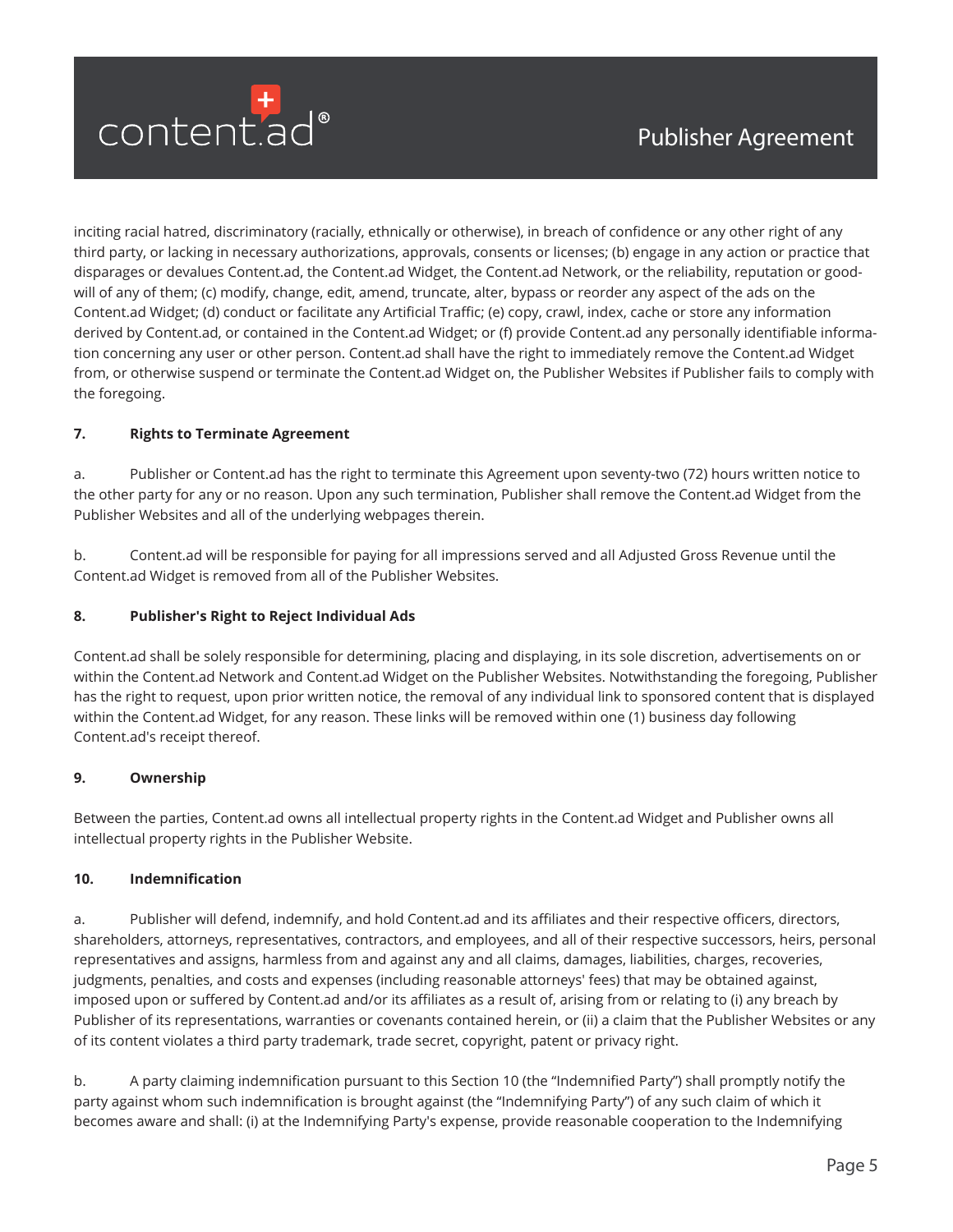

Party in connection with the defense or settlement of any such claim, and (ii) at the Indemnified Party's expense, be entitled to participate in the defense of any such claim. In no event shall the Indemnifying Party enter into any settlement or agree to any disposition of the indemnified claim(s), without the prior written consent of the Indemnified Party.

# **11. Limitation of Liability**

a. TO THE MAXIMUM EXTENT PERMISSIBLE UNDER APPLICABLE LAW, CONTENT.AD WILL NOT BE LIABLE TO PUBLISH-ER OR ANY THIRD PARTY FOR ANY LOSS OF BUSINESS OR PROFITS, OR FOR ANY CONSEQUENTIAL, INCIDENTAL, PUNITIVE, OR SPECIAL DAMAGES, REGARDLESS OF THE FORM OF ACTION, WHETHER IN CONTRACT OR IN TORT, INCLUDING NEGLI-GENCE, EVEN IF CONTENT.AD HAS BEEN ADVISED OF THE POSSIBILITY OF SUCH DAMAGES. PUBLISHER ACKNOWLEDGES THAT THIS LIMITATION OF LIABILITY REFLECTS AN INFORMED, VOLUNTARY ALLOCATION BETWEEN THE PARTIES OF THE RISKS (KNOWN AND UNKNOWN) THAT MAY EXIST IN CONNECTION WITH THIS AGREEMENT. IN ADDITION, CONTENT.AD WILL NOT BE LIABLE FOR THE CONSEQUENCES OF ANY INTERRUPTIONS OR ERRORS, OR FOR ANY LOST DATA OR CONTENT CAUSED BY ITS PRODUCTS, SERVICES OR WEBSITES.

b. UNDER NO CIRCUMSTANCES SHALL CONTENT.AD'S TOTAL LIABILITY OF ANY KIND ARISING OUT OF OR RELATED TO THIS AGREEMENT INCLUDING, BUT NOT LIMITED TO, ANY WARRANTY CLAIMS HEREUNDER, REGARDLESS OF THE FORUM AND REGARDLESS OF WHETHER ANY ACTION OR CLAIM IS BASED ON CONTRACT, TORT, (INCLUDING NEGLI-GENCE), STRICT PRODUCT LIABILITY, INFRINGEMENT OR ANY OTHER LEGAL THEORY, EXCEED \$1,000. PUBLISHER ACKNOWLEDGES THAT THIS LIMITATION OF LIABILITY REFLECTS AN INFORMED, VOLUNTARY ALLOCATION BETWEEN THE PARTIES OF THE RISKS (KNOWN AND UNKNOWN) THAT MAY EXIST IN CONNECTION WITH THIS AGREEMENT.

### **12. Confidential Information**

"Confidential Information" shall mean any and all oral or written information that is identified as confidential and is provided by one party to the other. Neither Publisher nor Content.ad shall disclose or use the other party's Confidential Information for any purpose other than the purposes contemplated by this Agreement, unless such disclosure or use is allowed by written permission of the other party. Notwithstanding any other provisions hereof, either party may disclose the other party's Confidential Information to the extent required by applicable law, but only after five (5) days prior written notification to the other party of such required disclosure. Upon termination, cancellation or expiration of this Agreement for any reason, or upon request by either party, all Confidential Information of the requesting party, together with any copies thereof, shall be returned to that party or certified destroyed. Publisher's Confidential Information shall remain the property of Publisher, and Content.ad's Confidential Information shall remain the property of Content.ad.

### **13. Governing Law; Jurisdiction**

This Agreement shall be governed by and interpreted in accordance with the laws of the State of California, without regard to conflict of law principles. Except as provided in Section 14 below (and claims proceeding in any small claims court), all disputes arising out of or related to this Agreement shall be subject to the exclusive jurisdiction of the state and federal courts located within Los Angeles, California and each party agrees to submit to the personal jurisdiction and venue of such courts.

### **14. Binding Arbitration**

a. *++*Publisher and Content.ad agree that, except as provided in Section 14(d) below, all disputes, controversies and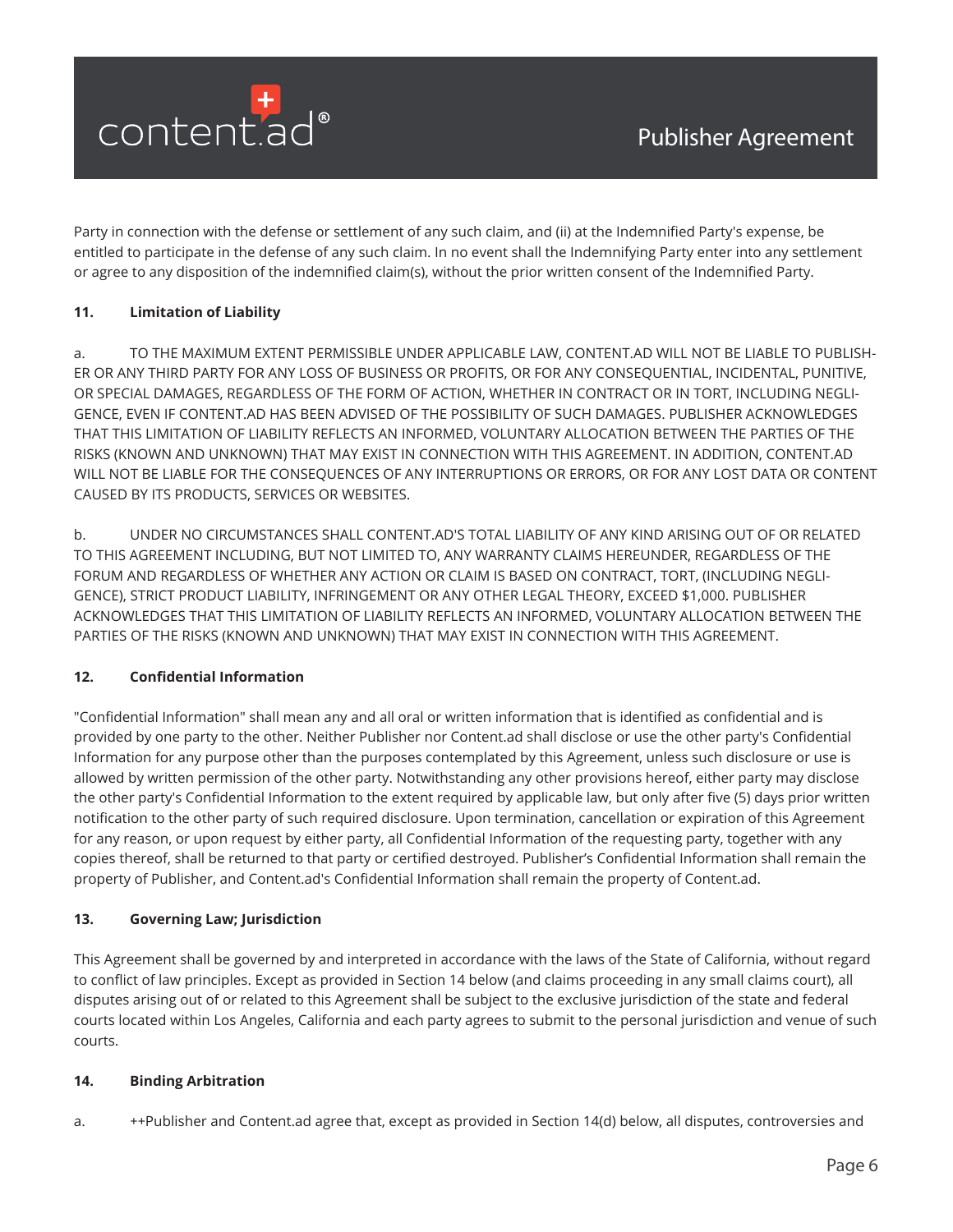

claims related to this Agreement (each a "Claim"), shall be finally and exclusively resolved by binding arbitration, which may be initiated by either party by sending a written notice requesting arbitration to the other party. Any election to arbitrate by one Party shall be final and binding on the other. The arbitration will be conducted under the Streamlined Arbitration Rules and Procedures of JAMS that are in effect at the time the arbitration is initiated (the "JAMS Rules") and under the terms set forth in this Agreement. In the event of a conflict between the terms set forth in this Section 14 and the JAMS Rules, the terms in this Section 14 will control and prevail.

Except as otherwise set forth in Section 14(d), you may seek any remedies available to you under federal, state or local laws in an arbitration action. As part of the arbitration, both parties will have the opportunity for discovery of non-privileged information that is relevant to the Claim. The arbitrator will provide a written statement of the arbitrator's decision regarding the Claim, the award given and the arbitrator's findings and conclusions on which the arbitrator's decision is based. The determination of whether a Claim is subject to arbitration shall be governed by the Federal Arbitration Act and determined by a court rather than an arbitrator. Except as otherwise provided in this Agreement, (i) Publisher and Content.ad may litigate in court to compel arbitration, stay proceedings pending arbitration, or confirm, modify, vacate or enter judgment on the award entered by the arbitrator; and (ii) the arbitrator's decision shall be final, binding on all parties and enforceable in any court that has jurisdiction, provided that any award may be challenged if the arbitrator fails to follow applicable law. BY AGREEING TO THIS ARBITRATION PROVISION, PUBLISHER UNDERSTANDS THAT PUBLISHER AND CONTENT.AD WAIVE THE RIGHT TO SUE IN COURT AND HAVE A JURY TRIAL.

b. *Location.* The arbitration will take place in Los Angeles, California unless the parties agree to video, phone and/or internet connection appearances.

c. *Limitations.* Publisher and Content.ad agree that any arbitration shall be limited to the Claim between Content.ad and Publisher individually. PUBLISHER AND CONTENT.AD AGREE THAT (A) THERE IS NO RIGHT OR AUTHORITY FOR ANY DISPUTE TO BE ARBITRATED ON A CLASS-ACTION BASIS OR TO UTILIZE CLASS ACTION PROCEDURES; (B) THERE IS NO RIGHT OR AUTHORITY FOR ANY DISPUTE TO BE BROUGHT IN A PURPORTED REPRESENTATIVE CAPACITY OR AS A PRIVATE ATTORNEY GENERAL; AND (C) NO ARBITRATION SHALL BE JOINED WITH ANY OTHER ARBITRATION.

d. *Exceptions to Arbitration.* Publisher and Content.ad agree that the following Claims are not subject to the above provisions concerning negotiations and binding arbitration: (i) any Claim seeking to enforce or protect, or concerning the validity of, any of Publisher or Content.ad's intellectual property rights; (ii) any Claim related to, or arising from, allegations of theft, piracy or invasion of privacy; and (iii) any Claim for equitable relief. Notwithstanding the other provisions of this Section 14, each party acknowledges that any breach of this Agreement by a party, including, without limitation, any breach by a party of its confidentiality obligations or negative covenants hereunder, may cause the non-breaching party irreparable harm for which there may be no adequate remedy at law and, in such case, the breaching party agrees that the non-breaching party shall be entitled to obtain equitable relief by injunction or otherwise, in any court of competent jurisdiction, without the obligation of proving damages or posting a bond or surety. In addition to the foregoing, either Party may assert an individual action in small claims court for Claims that are within the scope of such court's jurisdiction in lieu of arbitration.

e. *Arbitration Fees.* If Publisher initiates arbitration for a Claim, Publisher will need to pay the JAMS arbitration filing fee. If Content.ad initiates arbitration for a Claim, Content.ad will pay all costs charged by JAMS for filing the arbitration. All other fees and costs of the arbitration will be charged pursuant to the JAMS Rules.

f. *Severability.* Publisher and Content.ad agree that if any portion this Section 14 is found illegal or unenforceable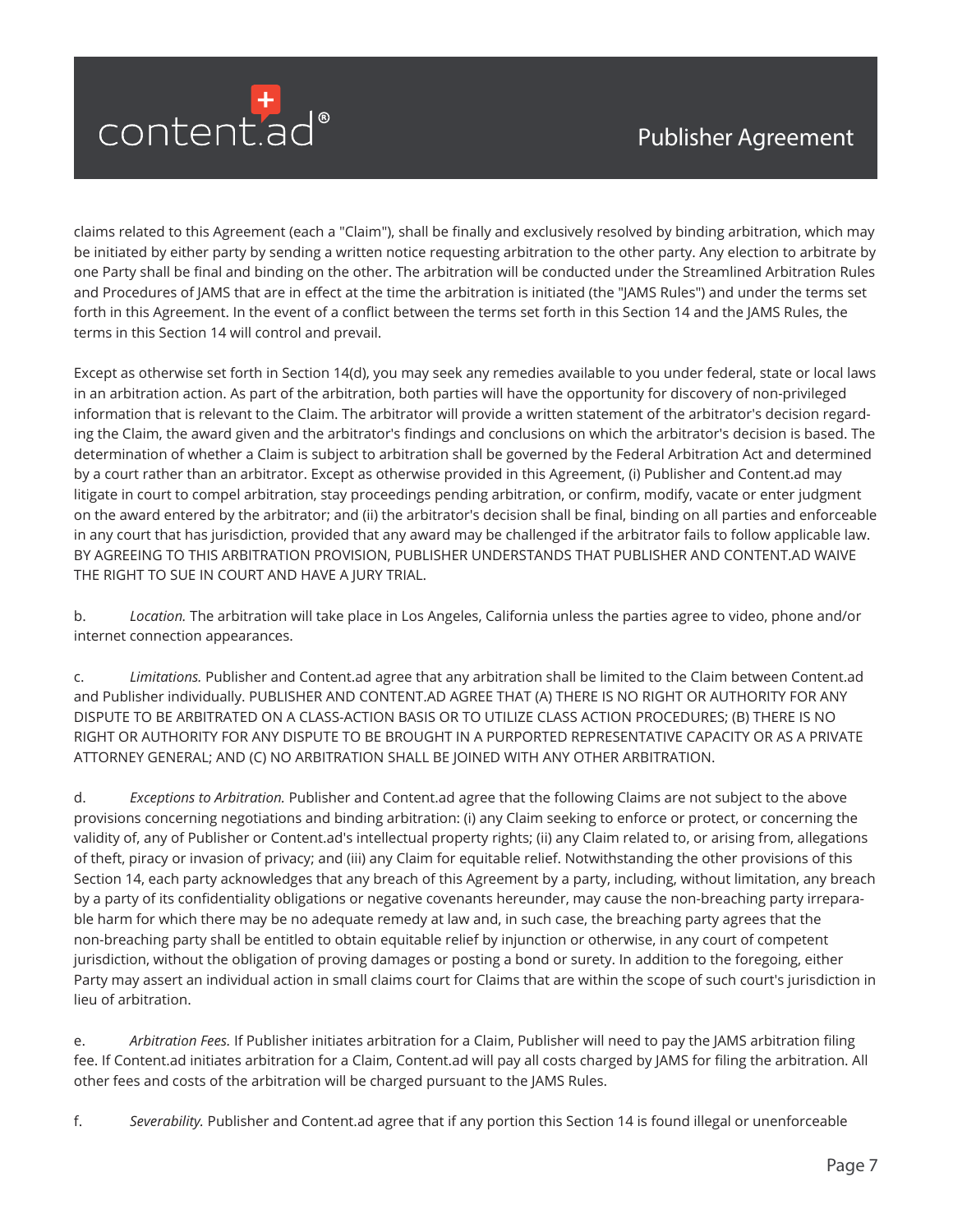

(except any portion of Section 14(d)), that portion shall be severed and the remainder of the Section shall be given full force and effect. If Section 14(d) is found to be illegal or unenforceable then neither Publisher nor Content.ad will elect to arbitrate any Claim falling within that portion of Section 14(d) found to be illegal or unenforceable and such Claim shall be exclusively decided by a court of competent jurisdiction within the County of Los Angeles, State of California, United States of America, and Publisher and Content.ad agree to submit to the personal jurisdiction of that court.

# **15. Agreement with Tipalti, Inc.**

This is an Agreement between you and Tipalti, Inc., (**"Tipalti"**) and governs your usage of the Tipalti Payment Processing Services. In order to receive payments from Content.ad, you must register with Tipalti for its Payment Processing Services. Through this Agreement, you are appointing Tipalti as your agent for the limited purpose of receiving payments from Content.ad on your behalf. Tipalti's receipt of payment shall satisfy and extinguish Content.ad's obligation to you for the payment. Unless the payment is reversed or returned for any reason, upon Tipalti's acceptance of the payment, Tipalti shall be liable to you for the amount of the payment, and you shall have no other recourse. All Information received by Tipalti in connection with the Tipalti Services is subject to the Content.ad's privacy policy. Neither you nor Tipalti shall be liable for special, incidental, indirect, or any other type of consequential damage. Tipalti shall not be liable to you for any amounts other than the amount of the payment that Tipalti accepts on your behalf. This Agreement is governed by California law, and jurisdiction shall be exclusively in the competent Courts of Santa Clara County, California. Tipalti may amend this Agreement by posting a revised version on its website which shall include 30-days' prior notice of any material changes being effective. Tipalti, Inc. is located at 1810 Gateway Drive, Suite 260, San Mateo, CA 94404 USA.

### **16. Referral Program**

a. *Referrals.* Publisher may identify to Content.ad certain Target Publishers from time to time. Content.ad shall be under no obligation to approve a Target Publisher as a Content Publisher. Content.ad will evaluate each Target Publisher and determine whether such Target Publisher shall become a Content Publisher in its sole discretion. Should a Target Publisher has enter into a Content Publisher Agreement with Content.ad, as a result of that Agreement or Publisher referrals hereunder, Publisher will be entitled to a Commission as set forth in Section 16.b below. Also, the Content Publisher you referred, will receive an additional 5% rev share from your referral. For the avoidance of doubt, Content.ad will at no time have any obligation to enter into a Content Publisher Agreement with any Target Publisher identified by Publisher, the determination of which will be made in the sole discretion of Content.ad.

b. *Billing, Collections and Commissions.* With respect to each given Content Publisher, within thirty (30) days of the end of each calendar month of the applicable Payment Term for such Content Publisher, Content.ad shall provide to Publisher a statement containing information as shall be required to determine the Commission. Together with each such statement, Content.ad shall remit payment to Publisher a commission payment equal to 5% of Net Revenue earned by Content Publisher through Content.ad (net after Fraudulent Adjustments) in the given calendar month (a **"Commission"**). Also, the Content Publisher you referred will receive an additional 5% rev share from your referral. For the avoidance of doubt, no Commission will be payable (i) with respect to a given Content Publisher, following the applicable Payment Term, (ii) with respect to any Excluded Publisher, and (iii) following the expiration or termination of this Agreement.

c. *Eligibility.* The referral program is only available to Publisher upon approval by Content.Ad.

d. Term. The term of this Agreement shall commence on the date the Target Publisher signs up with Content.ad and shall continue for one (1) year (the **"Term"**).